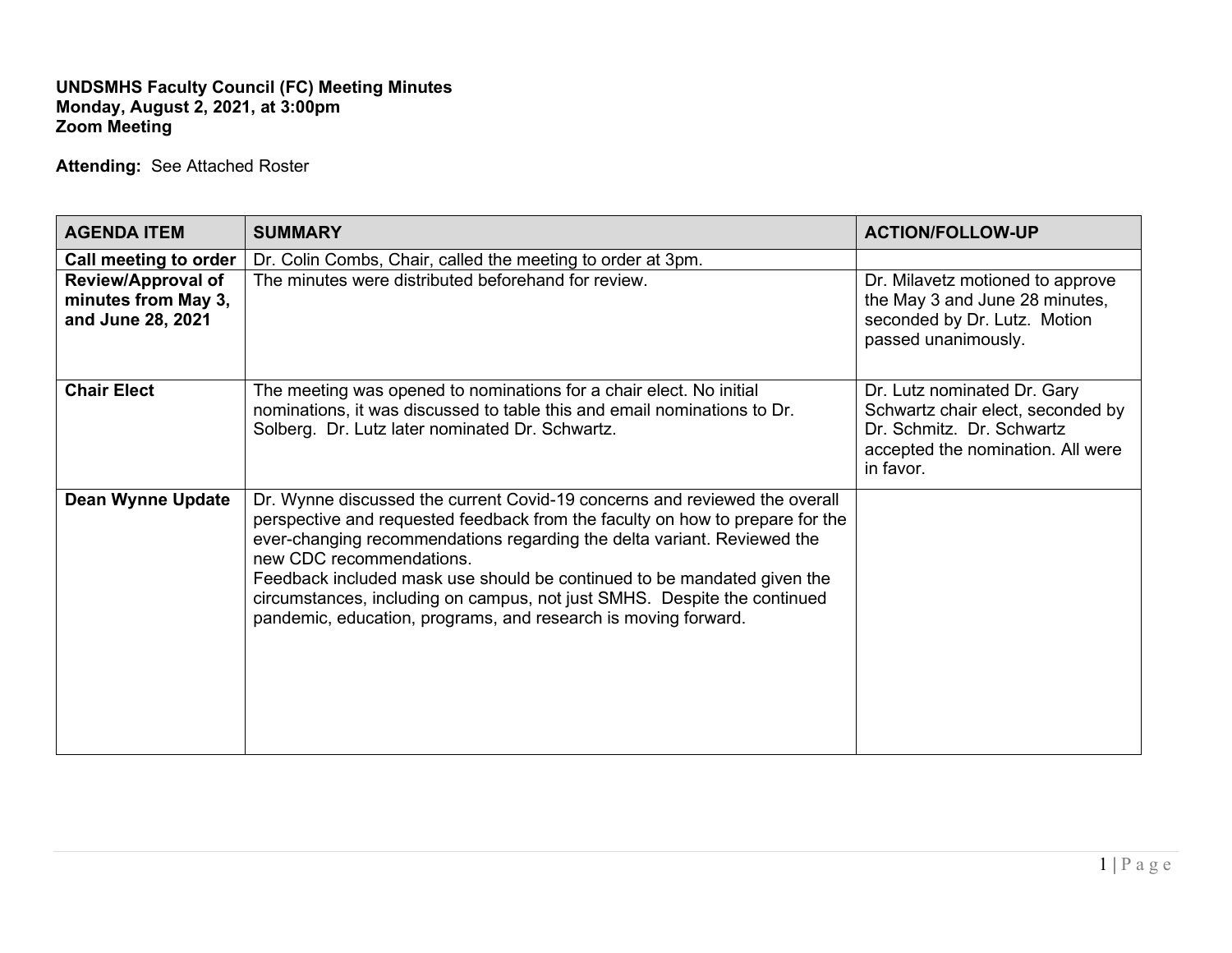| Learner<br>mistreatment report:<br>Dr. Judy Solberg                                          | The learner mistreatment report was circulated for review prior to the meeting.<br>The report is inclusive of al programs at the School of Medicine and Health<br>Sciences, including students and residents. There has been effort to put in<br>new systems for anonymous reporting and to educate and encourage<br>students to report mistreatment.                                                                                                                                                                                                                             |  |
|----------------------------------------------------------------------------------------------|-----------------------------------------------------------------------------------------------------------------------------------------------------------------------------------------------------------------------------------------------------------------------------------------------------------------------------------------------------------------------------------------------------------------------------------------------------------------------------------------------------------------------------------------------------------------------------------|--|
| <b>Strategic Plan Goals</b><br>Four, Five and Six;<br><b>Goal Four: Dr.</b><br><b>Basson</b> | UND SMHS Strategic Plan Goal 4: The SMHS will enhance basic, clinical, and<br>translational health sciences discoveries while focusing on its stated purpose<br>"of discovery of knowledge that benefits the people of this state and enhances<br>the quality of their lives." The SMHS will support Goal 4 by increasing its<br>extramural funding by 5% per year based on a three-year rolling average.                                                                                                                                                                         |  |
|                                                                                              | Dr. Basson indicated that the grant funding this last year was a new record<br>and we are on track to meet or exceed that again this year. We were<br>fortunate this last year given the many obstacles of the pandemic we were<br>able to keep the research labs open. We have pilot grant programs that have<br>meritorious grant awards for those who submit extramural funded grants that<br>get good scores to facilitate their research submission. We continue to invest<br>in our core facilities as well. Discussed space concerns and options in the<br>next few years. |  |
| <b>Goal Five: Dr. Cindy</b><br><b>Flom-Meland</b>                                            | UND SMHS Strategic Plan Goal 5: UND SMHS will foster a welcoming, safe,<br>and inclusive environment across all campuses.<br>Dr. Flom-Meland discussed as part of this goal, their department is drafting<br>some potential requirements for an early assurance program. Last Fall, the<br>PT department implemented Ally training for their students and will continue to<br>move forward this Fall with that as well. They will look into adding questions<br>related to the department and campus climate in the outcome's surveys.                                            |  |
| <b>Goal Six: Dr. Brooke</b><br>Solberg                                                       | UND SMHS Strategic Plan Goal 6: The SMHS will determine how we may<br>better meet the educational needs of active duty and reserve personnel,<br>veterans, and their families.<br>Brooke discussed how the MLS program in particular fits the needs of the<br>military students because it's an online program. It's almost entirely<br>asynchronous and it's designed for students who are working full-time or have<br>other unique factors. The department is trying to increase our focus marketing                                                                           |  |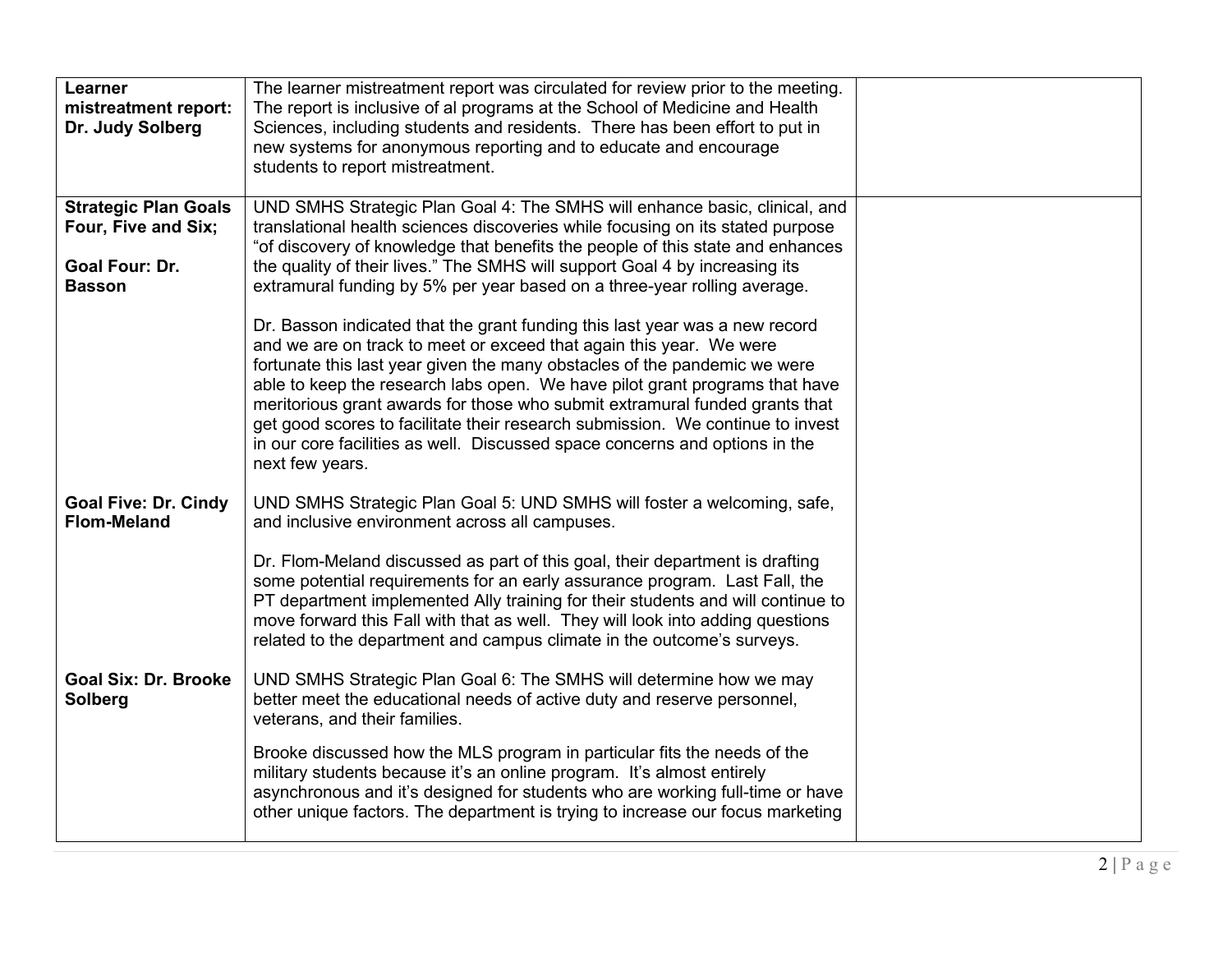|                                                                   | towards military students. They have designed one of the departmental<br>scholarships for graduate military students.                                     |                                                                                                           |
|-------------------------------------------------------------------|-----------------------------------------------------------------------------------------------------------------------------------------------------------|-----------------------------------------------------------------------------------------------------------|
| School-wide<br>policies: Dr. Combs                                | This last year, a subcommittee of faculty council reviewed the school-wide<br>policies, in the future the Bylaws Committee will be responsible for annual |                                                                                                           |
|                                                                   | review of school-wide policies.                                                                                                                           |                                                                                                           |
| Consent agenda<br>items:                                          | The annual reports were sent in advance of the meeting for review.                                                                                        | Dr. Milavetz, seconded by Dr. Lutz<br>to approve the annual reports of<br>the standing committees, motion |
| <b>Annual reports for</b><br><b>Standing</b><br><b>Committees</b> |                                                                                                                                                           | passed unanimously.                                                                                       |
| Other/informational                                               | <b>None</b>                                                                                                                                               |                                                                                                           |
| <b>Announcements</b>                                              | Dr. Lutz discussed the new state law passed concerning maternal mortality,<br>which may help their department if federal funding becomes available.       |                                                                                                           |
| <b>Adjournment</b>                                                | Meeting adjourned at 3:45 pm                                                                                                                              | Dr. Milavetz moved to adjourn the<br>meeting, seconded by Dr. Brown-<br>Borg, all were in favor.          |

Submitted by Jeanette Gratton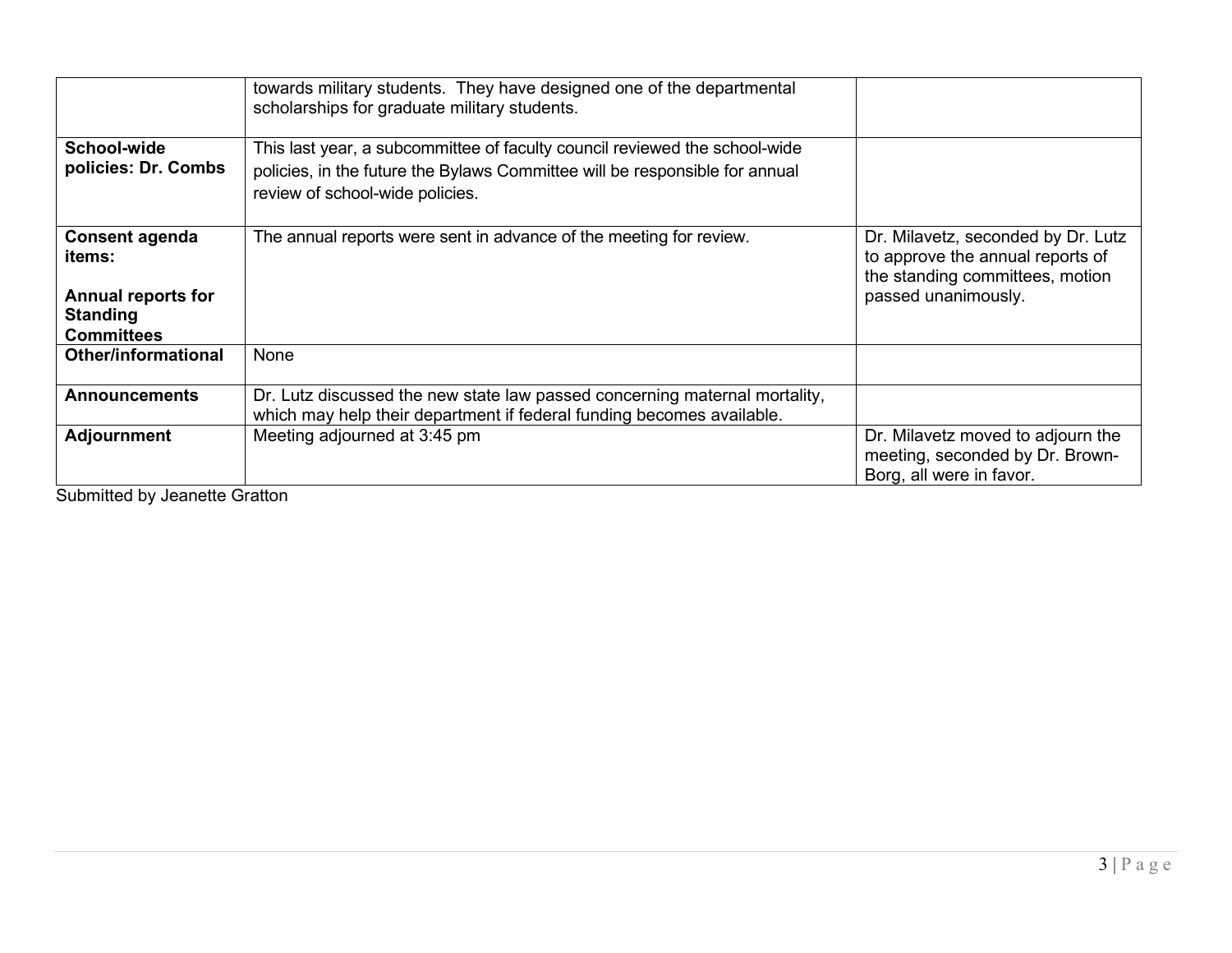## **Record of Attendance: August 2, 2021 Faculty Council**

| <b>Voting Members</b> |         | <b>Absent</b> | <b>Excused</b> |
|-----------------------|---------|---------------|----------------|
| Allen, Jon            | X       |               |                |
| Bakke, Becca          |         |               |                |
| Bande, Dinesh         |         |               | $\sf X$        |
| Brown-Borg, Holly     | Χ       |               |                |
| Chen, Xuesong         | Χ       |               |                |
| Christianson, Mark    |         |               | $\sf X$        |
| Combs, Colin          | Χ       |               |                |
| Crichlow, Candice     |         |               | $\sf X$        |
| Dunlevy, Jane         | $\sf X$ |               |                |
| Dyke, Mac X           |         |               | X              |
| Geiger, Jonathan      |         |               | Χ              |
| Henry, Keith          |         |               | Χ              |
| Jedlicka, Janet       | Χ       |               |                |
| Jurivich, Donald      |         |               | Χ              |
| Lou, Jau-Shin         | Χ       |               |                |
| Lutz, Dennis          | Χ       |               |                |
| McHugo, Jeanie        |         |               |                |
| McLean, Andrew        |         |               |                |
| Metzger, Jay          |         |               | X              |
| Milavetz, Barry       | X       |               |                |
| Ray, Linda            | X       |               |                |
| Relling, David        | Χ       |               |                |
| Roller, Luke          |         |               | Χ              |
| Schmitz, David        | Χ       |               |                |
| Schwartz, Gary        | $\sf X$ |               |                |
| Sens, Mary Ann        |         |               | Χ              |